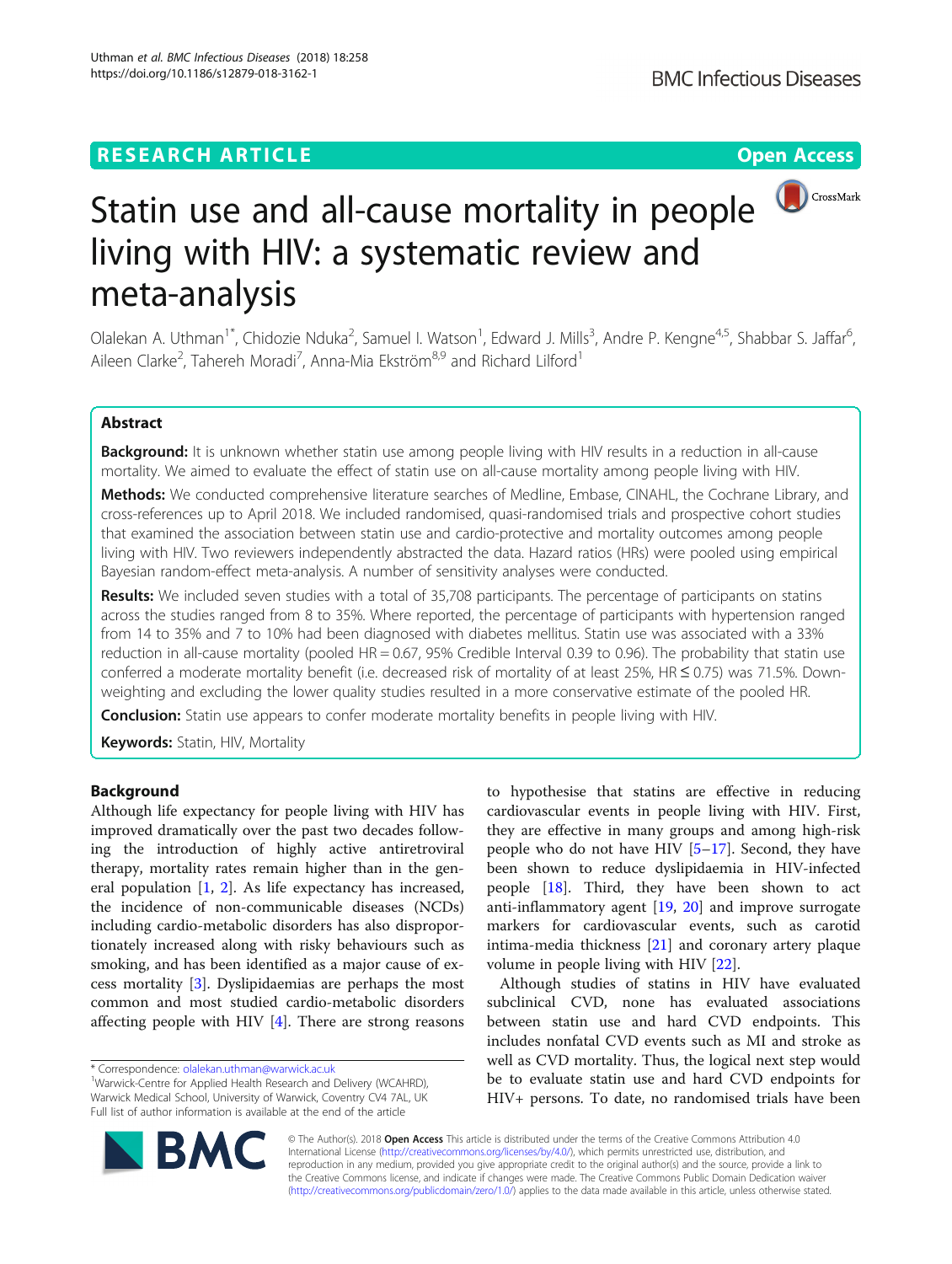published on this topic. However, analyses of hard CVD endpoints, including CVD mortality, may be underpowered due to insufficient data on hard CVD endpoints and/or cause-specific mortality in HIV+ cohorts and trial registries where statin use was assessed. As a result, this study sought to leverage the best currently available data and primarily evaluate overall mortality among HIV + persons taking vs. not taking statins, with the evaluation of CVD mortality as an exploratory analysis. Evidence regarding the potential benefits of a particular intervention is often available from a variety of disparate sources. When considering the benefit of an intervention - particularly in the absence of any RCTs addressing the relevant question - that 'real-world' evidence from non-randomized studies should also be considered [\[23](#page-7-0)]. We aimed to examine whether statin use is associated with all-cause mortality using a systematic review and meta-analysis of prospective cohort studies.

## **Methods**

## Eligibility criteria

To be included, studies had to meet the following selection criteria:

Types of studies: Randomised, quasi-randomised trials and prospective cohort studies.

Types of participants: adult  $(> 18$  years) people living with HIV (PLHIV) of either sex.

Types of intervention: Any form of statin use regardless of indication, including but not limited to primary or secondary prevention of cardiovascular disease. Types of comparator: no statin or placebo

Types of outcome measures: All-cause mortality.

## Information sources and search strategy

We conducted a thorough literature search to identify relevant studies. We searched electronic databases of Medline, CINAHL and Web of Science from 1980 to April 2018 without applying any language restriction. We searched for abstracts of relevant conference proceedings from the National Library of Medicine Gateway. In addition, the bibliographies of retrieved articles were examined for pertinent studies. The full Medline search strategy is shown in Additional file [1:](#page-6-0) Appendix S1.

## Study selection and data extraction

Two authors (OU and NC) evaluated the eligibility of studies obtained from the literature search using a predefined protocol and worked independently to scan all abstracts and obtain the full texts of each selected article. For each included study, details on design, population characteristics, intervention and outcome measures were extracted, and risk of bias was evaluated. Any discrepancies between the authors were resolved

through discussion and involving a third author. Two authors (OU and NC) independently extracted data.

## Risk of bias assessment

We used the Cochrane tool Risk Of Bias In Non-randomised Studies - of Interventions (ROBINS-I) to assess the risk of bias of included studies (see Additional file [1](#page-6-0): Appendix S2) [\[24\]](#page-7-0). We assessed risks of bias in the following seven domains, facilitated by consideration of pertinent "signalling" questions, bias due to: confounding, selection of participants, measurement of interventions, departures from intended interventions, missing data, measurement of outcomes, selection of reported results. Within each domain, we rated risk of bias as "low" (comparable to a well performed randomised trial), "moderate" (sound for an observational study), "high" (there are important problems), or "very high" (the study is too problematic to provide useful evidence). The judgements within each domain were carried forward to an overall risk of bias judgement across bias domains.

## Statistical analysis

For the main analysis, we performed Bayesian randomeffects meta-analysis [\[25\]](#page-7-0) with a prior based on expected heterogeneity to pool the hazard ratio (HR) estimates for the association between statin use and all-cause mortality among studies [[26](#page-7-0)]. We selected random-effects meta-analysis on account of anticipated heterogeneity in study population and methodology [\[26](#page-7-0)]. Treatment effect measures, the hazard ratio and odds ratio were log transformed to reduce skewness. We combined hazard ratio (HR) and odds ratio (OR) in the meta-analysis. HR and OR can be interpreted similarly if the underlying assumption of a generally low event risk  $( $20\%$ )$  is true [[27](#page-7-0)].

We performed a meta-regression analysis to explore the relationship between the following study-level factors and reported treatment effects: sample size, publication year, cohort follow-up period, percentage of statin use, percentage male, mean age and study location (Europe vs. North America). Given the low number of studies identified in the study univariate meta-regressions were estimated as opposed to multivariate. All models were estimated using STAN and R [\[28\]](#page-7-0).

## Sensitivity analyses

A number of sensitivity analyses were conducted to examine the robustness of the results to study quality and modelling assumptions. First, we assigned 'quality weights' to the studies on the basis of the risk of bias assessment [[29](#page-7-0)]. The quality weights can be interpreted as the proportion of variance of a studies results not attributable to bias. Two sets of weights were used: (i) studies at high risk of bias were assigned a weight of 20% and studies at a moderate/low risk were assigned a weight of 70%; (ii) the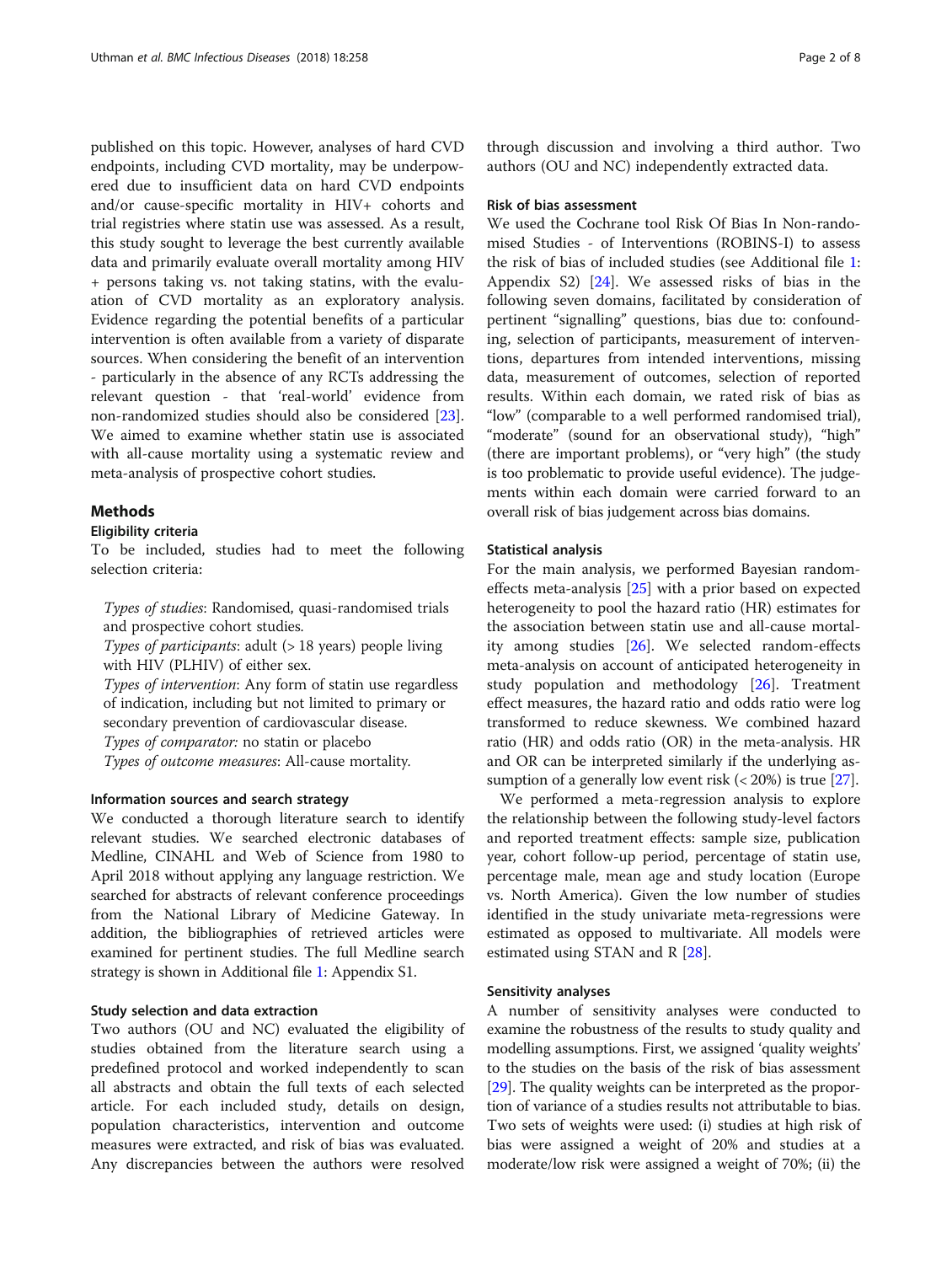respective weights for high risk and low/moderate risk were 50 and 80%. Second, we re-estimated the model excluding studies deemed as being at high risk of bias (a quality weight of zero). Third, we examined the sensitivity of the results to the choice of prior distribution. We used an informative 'sceptical' prior distribution based on the principle that 'Most clinically important interventions are likely to reduce the relative risk of all-cause mortality by about 10-20%.' The sceptical prior specifies that there was only a 5% probability that the HR was less than 0.75 [\[30\]](#page-7-0).

This systematic review was reported according to the Preferred Reporting Items for Systematic Reviews and Meta-analyses (PRISMA) guidelines [\[31\]](#page-7-0) (Additional file [1](#page-6-0): Appendix S3).

## Results

## Study selection and characteristics

The process of study selection is shown in Fig. 1. Overall, the literature searches of databases yielded 615 articles. After review of abstracts and titles, 11 articles were selected for critical reading. Four studies did not meet the inclusion criteria [\[32](#page-7-0)–[35\]](#page-7-0) as no relevant outcomes were reported. Seven studies with a total of 35,708 participants were included [\[36](#page-7-0)–[42\]](#page-7-0). The characteristics of the included studies are shown in Table [1](#page-3-0). The studies were conducted between 1995 and 2015 and published between 2011 and 2015. Five were reported as full-text journal articles [[38](#page-7-0)–[42](#page-7-0)], and two were presented as conference abstracts [\[36](#page-7-0), [37\]](#page-7-0). All the studies were from high-income countries; four from the USA. The other studies were conducted in Denmark, France and Spain. The median number of participants was 1738 and ranged from 438 to 25,884. All the seven studies were cohort studies [[36](#page-7-0)–[42](#page-7-0)]. The mean age at entry of the participants ranged from 39 to 51 years and the proportions of males included in the studies ranged from 67% to as much as 98% (from US Veterans Affairs' Clincial Case Registry). The percentage of participants on statins

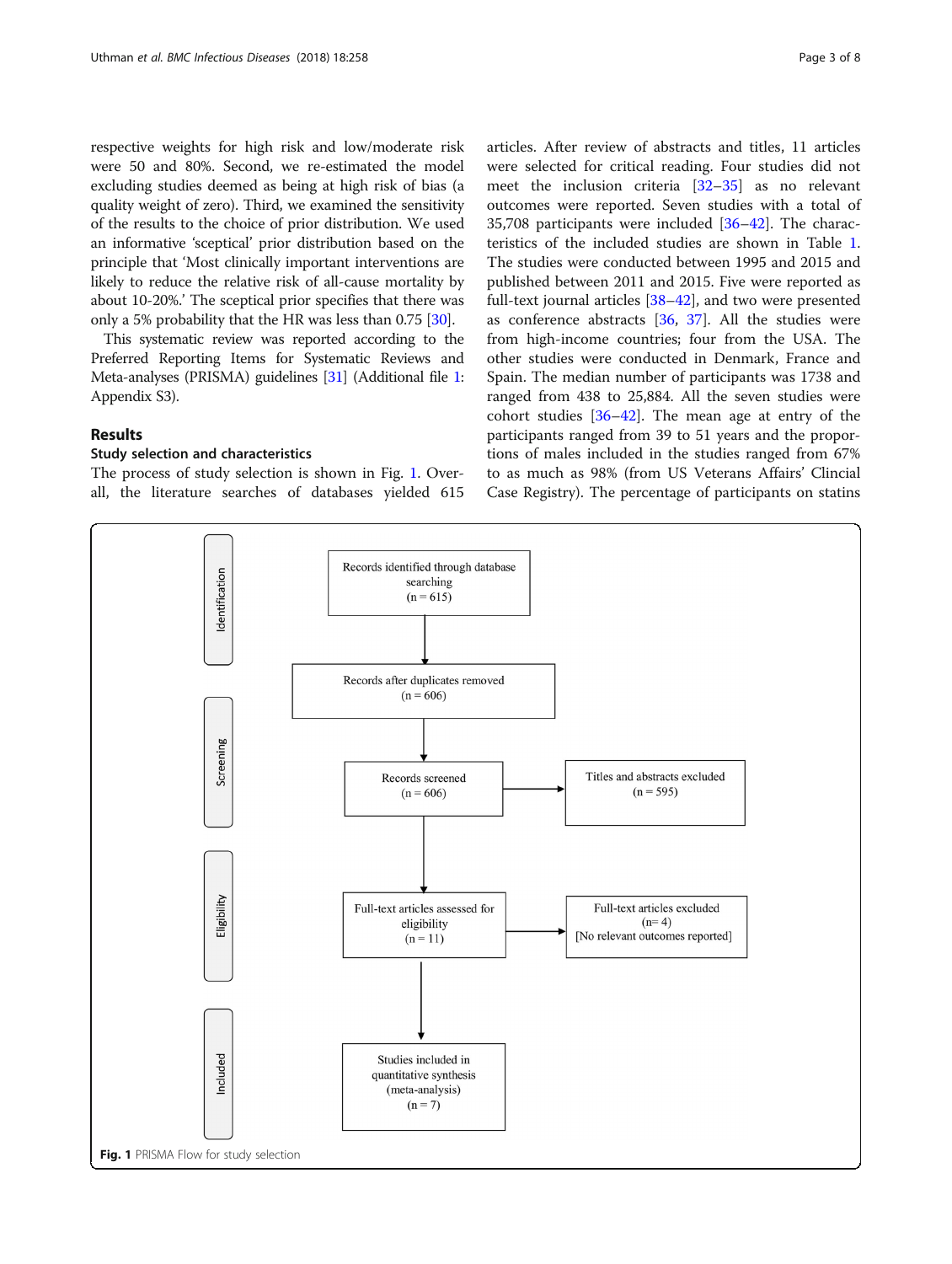<span id="page-3-0"></span>

|                                       |                 |                 |                | Səl<br>Table 1 Summary Characteristics of the included stud                                  |                       |                                                                                                          |              |                       |                |                                                          |                                                                                                                                                                                                                                                                                                                                                                                                                                                                                                                                                                                       |
|---------------------------------------|-----------------|-----------------|----------------|----------------------------------------------------------------------------------------------|-----------------------|----------------------------------------------------------------------------------------------------------|--------------|-----------------------|----------------|----------------------------------------------------------|---------------------------------------------------------------------------------------------------------------------------------------------------------------------------------------------------------------------------------------------------------------------------------------------------------------------------------------------------------------------------------------------------------------------------------------------------------------------------------------------------------------------------------------------------------------------------------------|
| Study                                 | period<br>Study | design<br>Study | Country        | population<br>Setting                                                                        | Indication            | CVD risk                                                                                                 | Male<br>(96) | (mean/median)<br>Age  | Sample<br>size | therapy<br>Statin                                        | Multivariate analysis (adjusted)                                                                                                                                                                                                                                                                                                                                                                                                                                                                                                                                                      |
| ਰੀ.,<br>Moore et<br>[40] 2011         | 1998 to<br>2009 | Cohort          | <b>ASU</b>     | Johns Hopkins<br>HIV Clinical<br>Cohort                                                      | prevention<br>Primary | 29.3%, total cholesterol:<br>Antihypertensive use:<br>166 (141-194) mg/dL                                | 67.2         | 43 (36–49)            | 1538           | Atorvastatin.<br>rosuvastatin<br>Pravastatin,<br>[15.5%] | CD4, HIV-1 RNA, haemoglobin and cholesterol<br>levels at the start of HAART, age, race, HIV risk<br>group, prior use of ART, year of HAART start,<br>NNRTI vs. Pl-based ART, prior AIDS-defining<br>liness, and viral hepatitis coinfection                                                                                                                                                                                                                                                                                                                                           |
| Drechsler<br>et al., [36]<br>2013     | 1995 to<br>2009 | Cohort USA      |                | Veteran Affairs'<br>Clinical Case<br>Registry                                                | prevention<br>Primary | Smokers: 50%                                                                                             | 88           | 46.8 (40.6-52.9)      | 25,884         | Atorvastatin,<br>osuvastatin<br>[35%]                    | hypertension, smoking, BMI, CD4 strata,<br>Age, gender, race, HCV-co-infection,<br>LDL-strata                                                                                                                                                                                                                                                                                                                                                                                                                                                                                         |
| et al., [37]<br>2013<br><b>Knobel</b> | 2002-<br>2013   | Cohort Spain    |                | HIV clinic in<br><b>Barcelona</b>                                                            | prevention<br>Primary | Framingham score<br>> 20%: 8.5%, ever<br>smokers: 67%                                                    | 72.2         | 42.09 (9.29)          | 733            | Not reported<br>[21%]                                    | undetectable viral load at follow-up, Framingham<br>risk score, age, HIV transmission group, chronic<br>Baseline CD4 cell count, baseline viral load,<br>liver disease, and smoking status                                                                                                                                                                                                                                                                                                                                                                                            |
| et al., [41]<br>2013<br>Overton       | 2000-<br>2013   | Cohort USA      |                | Adult AIDS Clinical<br>Trials (ALLRT)<br>Randomized<br>ongitudinal<br>Trials Group<br>Linked | prevention<br>Primary | > 10%: 10%, current<br>Framingham score<br>smokers: 38%                                                  | 83           | 39 (33-46)            | 3601           | Not reported<br>[13%]                                    | history of coronary artery disease (CAD), hepatitis<br>Age, sex, race/ethnicity, intravenous drug history,<br>B coinfection, systolic BP, eGFR, glucose, current<br>use of lipid-lowering drugs other than statins,<br>HIV-1 RNA, CD4 count, current smoking, and<br>waist-to-hip ratio.                                                                                                                                                                                                                                                                                              |
| Rasmussen<br>et al., [42]<br>2015     | 1998-<br>2009   |                 | Cohort Denmark | Danish HIV Cohort<br>Study (DHCS)                                                            | prevention<br>Primary | Total cholesterol ><br>5 mmol/L: 28.3%                                                                   | 73.1         | 39.3 (33.0-46.3) 1738 |                | Not reported<br>[10%]                                    | illnesses prior to HAART, ART use before initiating<br>HAART, CD4 cell count, viral load and cholesterol<br>calendar year of HAART initiation, AIDS defining<br>Age intervals (time-updated), gender, race,<br>HIV-transmission group, hepatitis C status,<br>at HAART initiation.                                                                                                                                                                                                                                                                                                    |
| Krask et al.,<br>[38] 2015            | 2000-<br>2015   | Cohort USA      |                | Healthy Living<br><b>Nutrition For</b><br>(NFHL)                                             | prevention<br>Primary | 6.5, hypertensive: 35%<br>diabetic: 7%, smokers:<br>Framingham score:<br>47%, metabolic<br>syndrome: 23% | 89           | 44.3 (7.7)            | 438            | Not reported<br>[15%]                                    | Race, HBV, HCV, LDL, CD4 cell count, age,<br>smoking, statin duration                                                                                                                                                                                                                                                                                                                                                                                                                                                                                                                 |
| Lang et al.,<br>[39] 2015             | 2000-<br>2009   |                 | Cohort France  | Database on HIV<br>(FHDH-ANRS CO4)<br>French Hospital                                        | prevention<br>Primary | 13.7%, diabetics: 10.1%<br>42.1%, hypertensive<br>Current smokers:                                       | 88.9         | 50.5 (10)             | 1776           | Not reported<br>[8%]                                     | Stepwise multivariable model using age, gender,<br>liver failure, chronic kidney disease, cirrhosis, and<br>treatment, anti-HCV antibodies and HBs antigen<br>HIV transmission group, current CD4 and CD8 T<br>status, non-AIDS malignancy (CIM-10 definition),<br>HIV-1 RNA level, AIDS status, the haemoglobin<br>ratio, CD4 T cell nadir/CD8 T cell ratio, plasma<br>evel, body mass index (BMI), smoking status,<br>cell counts, CD4 T cell nadir, CD4/CD8 T cell<br>treatment, diabetes or use of antidiabetic<br>hypertension or use of antihypertensive<br>pulmonary embolism. |

\*Conference abstracts

\*Conference abstracts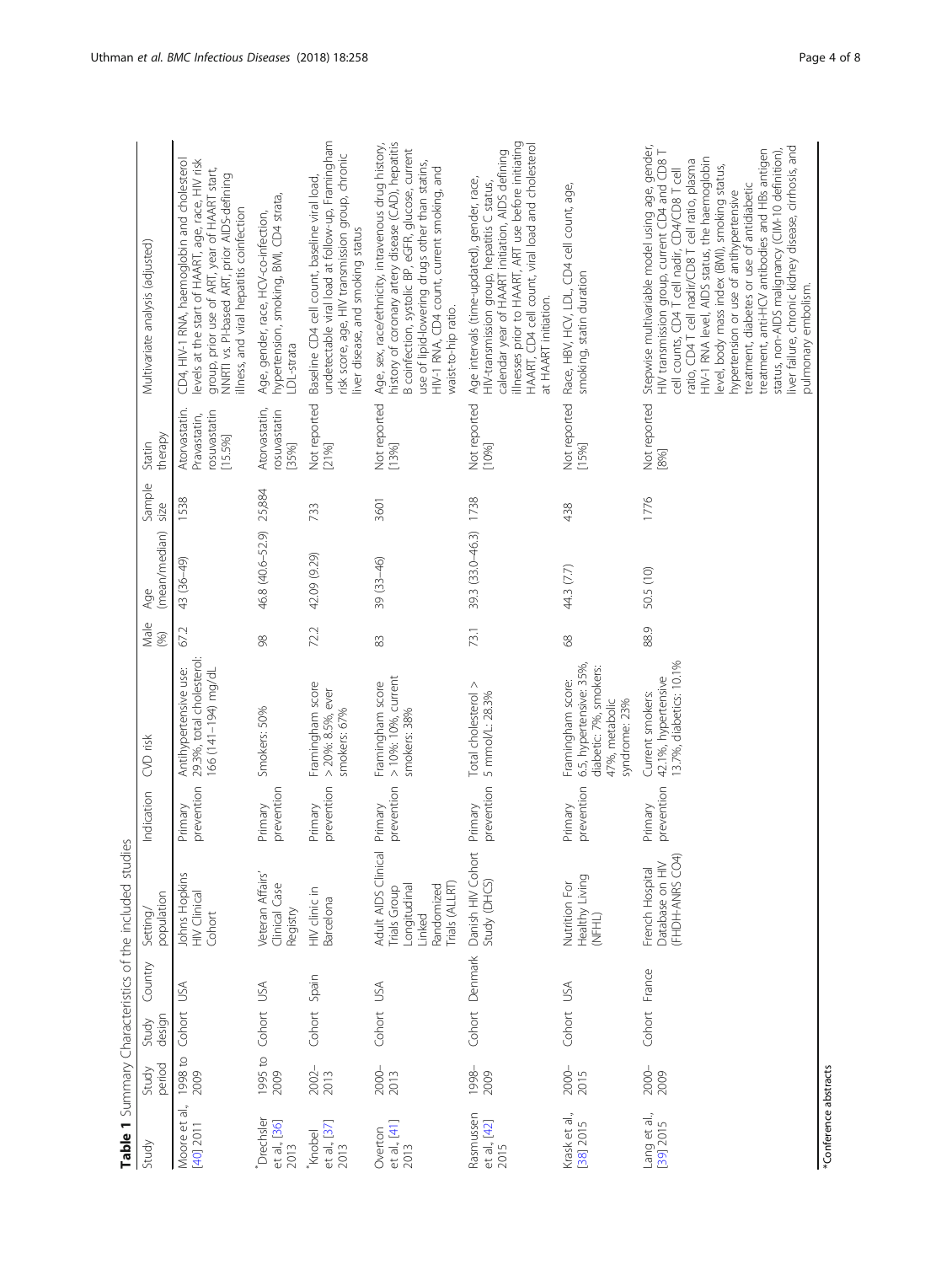across the studies ranged from 8 to 35%. None of the study reported statin type. When reported, the percentage of participants with hypertension ranged from 14 to 35% and 7 to 10% had been diagnosed with diabetes mellitus. None of the studies reported rates of adherence to statins use.

#### Quality assessment of included studies

A summary of the risk of bias assessment in the included studies is shown in Additional file [1:](#page-6-0) Table S1. The risk of bias due to confounding was moderate all the seven studies. The bias in selection of participants was moderate in four studies [\[36](#page-7-0), [38](#page-7-0), [41](#page-7-0), [42](#page-7-0)] and serious in three studies [\[37](#page-7-0), [39](#page-7-0), [40](#page-7-0)] For Knobel and colleagues study [\[37](#page-7-0)], the Framingham cardiovascular risk score above 20% was significantly higher among those on statin compared with those not on statins (21.4% versus 5.0%, RR = 2.95, 95% CI 2.22 to 3.92) and those on statin had significantly higher median total cholesterol (231 versus 178 mg/dL). Similarly, for Lang et al. [[39\]](#page-7-0), the proportion of participants with hypertension (29.7% versus 12.4%) and type 2 diabetes mellitus (21.7% versus 9.1%) was significantly higher among those exposed to statins compared with those not on statins at baseline. For Moore and colleagues study [[40\]](#page-7-0), the proportion of participants on antihypertensive medications was significantly higher among those on statin compared with those not on statins (46.3% versus 25.6%). The bias in measurement of interventions due to departures from intended interventions and due to missing data were moderate all the seven studies. The bias in measurement of outcomes was low in all studies, because the outcome of study was death ascertained via adequate record linkages [\[36](#page-7-0)–[42](#page-7-0)]. The bias in selection of reported studies was rated serious in the two studies published as conference abstracts [[36,](#page-7-0) [37\]](#page-7-0) and moderate in the remaining five studies. Overall risk of bias was moderate in three studies and serious in four studies.

## Effects of statins on all-cause mortality

The Bayesian random-effects meta-analysis yielded a pooled HR of 0.67 (95% CrI 0.39 to 0.96) in the risk of all-cause mortality; a 33% reduction in absolute risk (Fig. 2). However, 95% prediction interval for the pooled HR contains values greater than 1 (0.21 to 1.76), which suggests that although on average statins seem to be effective in reducing all-cause mortality, not all future individual studies can be expected to show all-cause mortality benefits of statins.

Table [2](#page-5-0) and Additional file [1](#page-6-0): Table S2 reports the estimated pooled HRs from the sensitivity analyses. Down-weighting the lower quality studies resulted in a more conservative estimate of the pooled HR. The pooled HRs from the two weighting schemes were 0.82 (0.49, 1.35) and 0.76 (0.50, 1.13). Excluding low quality also resulted in a more conservative estimate of the pooled HR. The 'sceptical' prior resulted in a posterior mean estimate of the pooled HR of 0.88 (0.69, 1.14).

In a series of meta-regression analyses, none of the study level factors were associated with treatment effect estimates (Table [3\)](#page-5-0).

Only two studies [[37,](#page-7-0) [40](#page-7-0)] reported cardiovascular disease mortality as an outcome. The pooled HR from these two studies was 1.23 (0.52, 2.61). Only two studies [[36,](#page-7-0) [41\]](#page-7-0) reported cardiovascular disease event rates as on outcome. The pooled HR was 0.69 (0.37, 1.62).

## **Discussion**

## Main findings

To our knowledge, this systematic review and meta-analysis, comprising seven observational studies with more than 35,000 HIV-infected participants, is the first to examine the effect of statin therapy on all-cause mortality in people living with HIV. Overall, the findings support the expectation that statins confer mortality benefit. However, due to the limited evidence currently available, we can draw no conclusions as to effectiveness of statins on cardiovascular disease mortality and

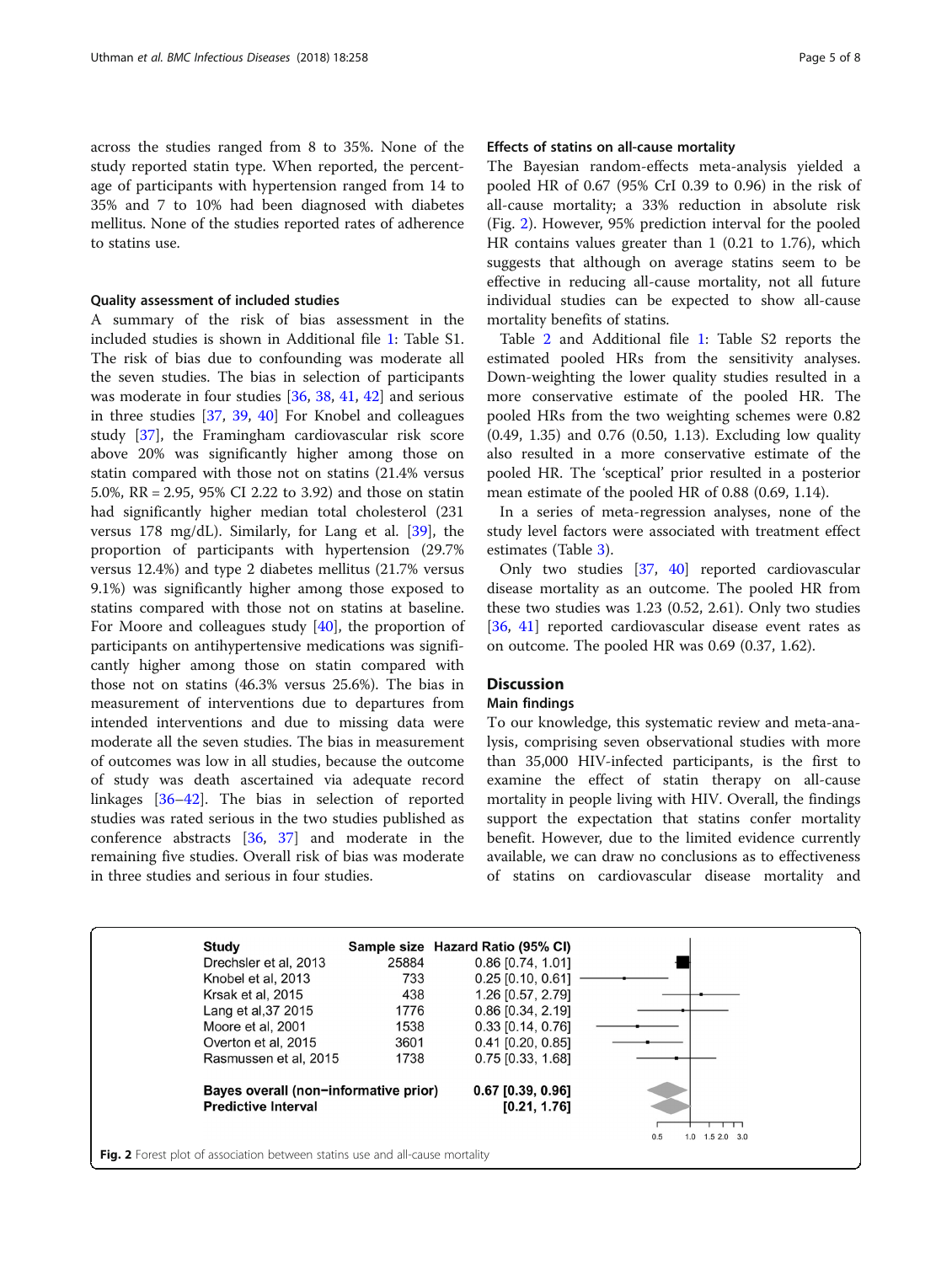<span id="page-5-0"></span>Table 2 Estimated pooled HRs from the sensitivity analyse

| 2Q(1) |  |  |  |
|-------|--|--|--|

|                                                        | Posterior mean (95% Crl) | Number of studies |     | Probability HR < 1 |
|--------------------------------------------------------|--------------------------|-------------------|-----|--------------------|
| Main analysis                                          | $0.67$ $(0.39, 0.96)$    |                   | 63% | 97%                |
| Down-weight low quality studies (20%/70%) <sup>a</sup> | $0.82$ $(0.49, 1.35)$    |                   | 49% | 80%                |
| Down-weight low quality studies (50%/80%) <sup>b</sup> | $0.76$ $(0.50, 1.13)$    |                   | 43% | 92%                |
| Exclude low quality studies                            | 0.81(0.49, 1.37)         |                   | 45% | 81%                |
| 'Sceptical' prior                                      | $0.88$ $(0.69, 1.14)$    |                   | 62% | 85%                |

cardiovascular events. Nevertheless, the results of our meta-analysis usefully extend previously published meta-analyses of statin use in other high-risk groups such as the recent pivotal collaborative meta-analysis of individual participants' data by the Cholesterol Treatment Trialists' (CTT) [\[7](#page-6-0)] based on 174, 000 individuals, that reported reductions of approximately 10% in all-cause mortality for both women (risk ratio, 0.91; 99% CI 0.84–0.99) and men (risk ratio, 0.90, 99% 0.86–0.95). However, there has been conflicting literature about the association of statin use with all-cause mortality in other population [[11,](#page-7-0) [13](#page-7-0)]. Ray and colleagues conducted a meta-analysis of 11 RCTs involving 65,2229 participants to examine the effect of statin use on all-cause mortality among intermediate to high-risk individuals without a history of CVD [[11\]](#page-7-0). They found that the use of statins in this high-risk primary prevention setting was not associated with a statistically significant reduction (risk ratio, 0.91; 95% confidence interval, 0.83–1.01) in the risk of all-cause mortality [[11\]](#page-7-0). Taylor and colleagues conducted Cochrane review to assess the effects, both harms and benefits, of statins in in adults with no restrictions on total, low density lipoprotein (LDL) or high-density lipoprotein (HDL) cholesterol levels, and where 10% or less had a history of CVD [\[13](#page-7-0)]. They included 18 RCTs involving 56,934 participants and found that all-cause mortality was reduced by statins (odds ratio 0.86, 95% confidence interval, 0.79 to 0.94) [\[13\]](#page-7-0).

PLHIV are now living longer than because of effective treatment with antiretroviral therapy [[43\]](#page-7-0). However, the increased life expectancy is now associated with increased prevalence of chronic conditions such as

Table 3 Study level factors associated with treatment effect estimates, meta-regression analyses

| Factor                           | Ratio of Hazard Ratio<br>(95% Credible Interval) |
|----------------------------------|--------------------------------------------------|
| Sample size (per 1000 people)    | 1.02 (0.97 to 1.06)                              |
| Publication year                 | 1.20 (0.85 to 1.71)                              |
| Cohort follow-up period          | 1.16 (0.93 to 1.38)                              |
| Statin use (%)                   | $1.01$ (0.95 to 1.06)                            |
| Male (%)                         | 1.02 (0.98 to 1.05)                              |
| Age (mean, years)                | 1.08 (0.98 to 1.18)                              |
| Europe vs. North America studies | $0.94$ (0.31 to 2.27)                            |

cardiovascular disease [[43\]](#page-7-0). It has now been documented in the literature that PLHIV are at increased risk of developing CVD than non-HIV patients [[43](#page-7-0)–[45](#page-7-0)]. In addition, there is disparities in the quality of CVD care between PLHIV and uninfected adults [[46\]](#page-7-0). Ladapo and colleagues found that "Physicians generally underused guideline-recommended cardiovascular care and were less likely to prescribe aspirin and statins to HIV-infected patients at increased risk-findings that may partially explain higher rates of adverse cardiovascular events among patients with HIV". [\[46\]](#page-7-0) Implementation of intensive lifestyle modification in PLHIV may help reduce CVD mortality and morbidity [[43](#page-7-0)]. The frequency and consistency of clinical encounters with PLHIV may provide a unique opportunity to provide them with continuous assistance to help behaviour changes to prevent CVD risk [\[43\]](#page-7-0). Given the crucial need for prevention of cardiovascular disease in PLHIV, there is a need for a multi-morbidity trials to definitively assess the efficacy of statins as a primary prevention strategy for cardiovascular disease in this at-risk population [\[47](#page-7-0), [48\]](#page-7-0), especially in resource-limited settings that bear the highest burden of HIV. Furthermore, low income settings are now experiencing an epidemiological transition from infectious diseases to chronic diseases, [[49](#page-7-0)] as a result of dramatic changes in diet and lifestyle. The epidemiological transition in LMICs is happening over a shorter time frame than that experi-enced historically by high-income countries [[50](#page-7-0)].

## Study limitations and strengths

Strengths of this study include the comprehensive searches of databases to ensure that all relevant, published studies were identified. We used a Bayesian approach that allows us to utilize informative prior information. The main limitation of our study is that the nature of the literature is entirely observational. Statistical adjustment cannot exclude existing confounding, such as confounding by indication or variations in other patient or clinician level variability that might be independently associated with the outcome. Counter-intuitively, there is some evidence that statin may increase risk of CVD mortality, but perhaps not surprising because it likely reflects some confounding by therapy indication - people prescribed statins may be more likely to have pre-existing CVD or be at greater risk for CVD, and this risk is unlikely to be fully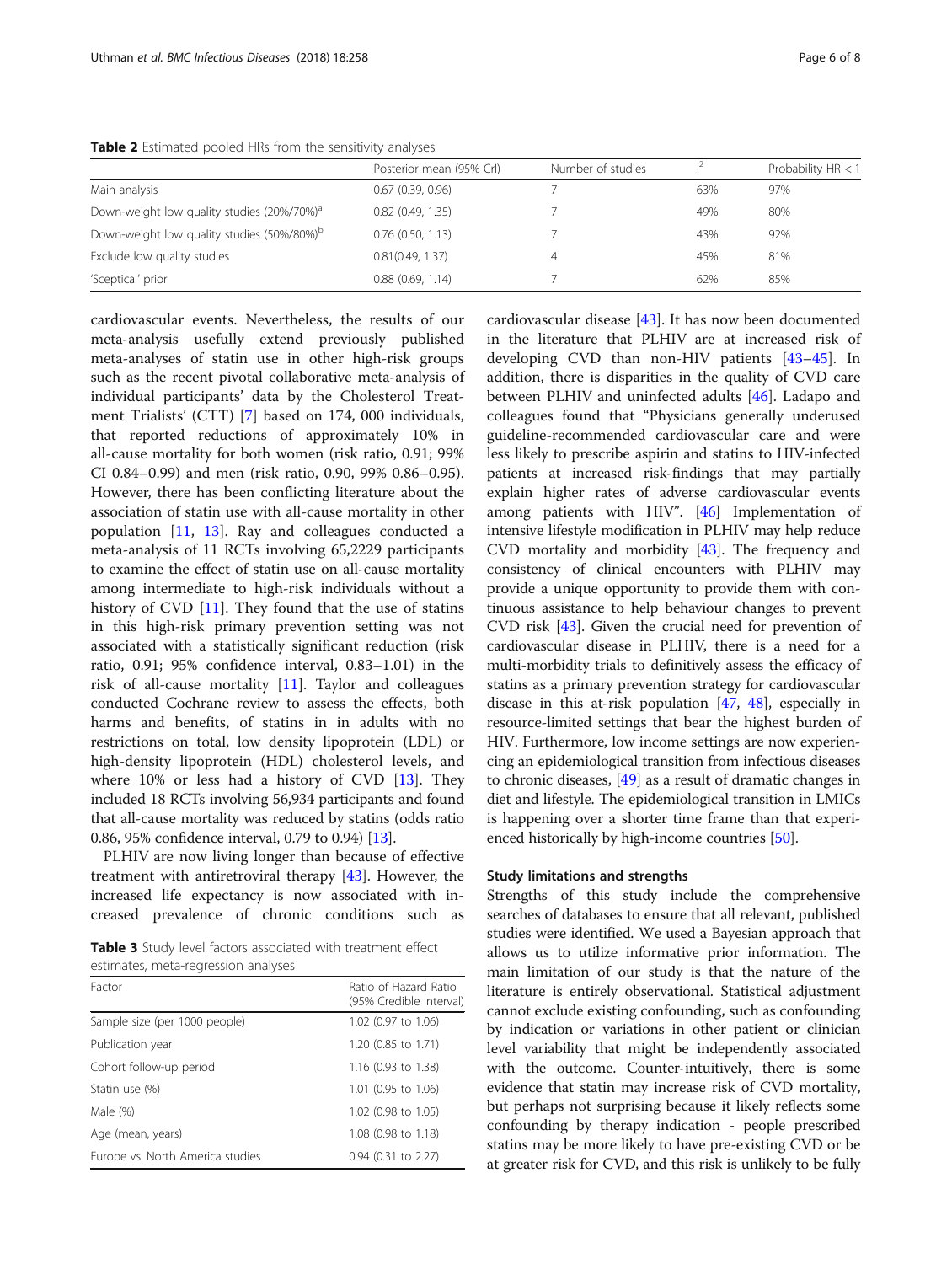<span id="page-6-0"></span>accounted for through multivariable adjustment. Thus, factors leading to these people being prescribed statins may be responsible for their apparently elevated CVDrelated mortality rather than their actual use of statins. Statins are a large constellation with different results depending upon the type and dose of statin therapy. As these data were not reported, it was not possible to conduct sensitivity analyses to stratify by different types and doses of statins. In addition, the pooled association should be interpreted with caution because it is derived from observational studies. Our study found high  $I^2$  values as measures of heterogeneity. However, it is worth noting that the  $I^2$  measurement offers inflated estimates when dealing with non-comparative studies. Meta-regression analyses are prone to ecological fallacy (aggregate bias) and may have low power to detect an association [\[51](#page-7-0)–[53](#page-7-0)]. We did not conduct tests for publication bias because we included observational studies and we are aware that many patients outside these studies receive statin treatment, so there is, by definition, publication bias. Finally, the fact that most included studies were observational may explain a larger treatment effect observed in our analysis than that observed among RCTs in non-HIV patients [7].

## Conclusions

In summary, based on pooled data on 35,708 HIV-infected participants from seven observational studies, we observed that statin therapy may have an important mortality benefit in people living with HIV, accounting for an estimated 33% reduction in all-cause mortality. While awaiting a definitive answer from on-going trials and long-term observational studies about the benefits of statin as a primary prevention for cardiovascular disease and all-cause mortality, our findings are timely and reassuring. They reinforce the notion that lowering lipid levels is likely to be associated with a reduction in all-cause mortality in people living with HIV as it is in other high-risk groups.

## Additional file

[Additional file 1:](https://doi.org/10.1186/s12879-018-3162-1) Appendix S1. Medline Search Strategy. Appendix S2. Risk bias assessment. Appendix S3. PRISMA checklist. Table S1. Riskof-bias assessment of included studies. Table S2. Estimated pooled HRs from the sensitivity analyses. (DOCX 41 kb)

#### Acknowledgements

Samuel Watson, Aileen Clarke and Richard Lilford are supported by the NIHR CLAHRC West Midlands initiative. Olalekan Uthman, Samuel Watson, and Richard Lilford are supported by the National Institute for Health Research using Official Development Assistance (ODA) funding. The views expressed in this publication are those of the author(s) and not necessarily those of the NHS, the National Institute for Health Research or the Department of Health and Social Care.

#### Availability of data and materials

All data generated or analysed during this study are included in this published article and its additional file.

#### Authors' contributions

OAU led protocol design, study design, the literature review, data extraction, statistical analysis, data interpretation, article preparation, article review, and correspondence. CN, SIW, RL contributed to protocol design, study design, the literature review, data extraction, statistical analysis, data interpretation, article preparation, article review, and correspondence. EJM, APK, SSJ, AC, TM, AME contributed to data interpretation, article preparation, article review, and correspondence. All authors have read and approved the final manuscript.

#### Ethics approval and consent to participate

Not applicable.

#### Competing interests

The authors declare that they have no competing interests.

#### Publisher's Note

Springer Nature remains neutral with regard to jurisdictional claims in published maps and institutional affiliations.

#### Author details

<sup>1</sup>Warwick-Centre for Applied Health Research and Delivery (WCAHRD), Warwick Medical School, University of Warwick, Coventry CV4 7AL, UK. 2 Division of Health Sciences, Warwick Medical School, University of Warwick, Coventry, UK. <sup>3</sup>McMaster University, Hamilton, Canada. <sup>4</sup>Non-Communicable Diseases Research Unit, South African Medical Research Council, Cape Town, South Africa. <sup>5</sup>Department of Medicine, University of Cape Town, Cape Town South Africa. <sup>6</sup>Liverpool School of Tropical Medicine, Dept of International Public Health, Liverpool, UK. <sup>7</sup>Institute of Environmental Medicine, Division of Epidemiology, Karolinska Institutet Stockholm, Stockholm, Sweden. 8 Department of Public Health (IHCAR), Karolinska Institutet, Stockholm, Sweden. <sup>9</sup>Department of Infectious Diseases, Karolinska University Hospital Stockholm, Sweden.

## Received: 3 October 2017 Accepted: 23 May 2018 Published online: 05 June 2018

#### References

- 1. Global, regional, and national life expectancy, all-cause mortality, and causespecific mortality for 249 causes of death, 1980–2015: a systematic analysis for the Global Burden of Disease Study 2015. Lancet (London, England). 2016;388(10053):1459–544.
- 2. Wandeler G, Johnson LF, Egger M. Trends in life expectancy of HIV-positive adults on antiretroviral therapy across the globe: comparisons with general population. Curr Opin HIV AIDS. 2016;11(5):492–500.
- 3. Hooshyar D, Hanson DL, Wolfe M, Selik RM, Buskin SE, McNaghten AD. Trends in perimortal conditions and mortality rates among HIV-infected patients. AIDS (London, England). 2007;21(15):2093–100.
- 4. Nduka C, Sarki A, Uthman O, Stranges S. Impact of antiretroviral therapy on serum lipoprotein levels and dyslipidemias: a systematic review and meta-analysis. Int J Cardiol. 2015;199:307–18.
- 5. Baigent C, Keech A, Kearney PM, Blackwell L, Buck G, Pollicino C, Kirby A, Sourjina T, Peto R, Collins R, et al. Efficacy and safety of cholesterol-lowering treatment: prospective meta-analysis of data from 90,056 participants in 14 randomised trials of statins. Lancet (London, England). 2005;366(9493):1267–78.
- 6. de Vries FM, Denig P, Pouwels KB, Postma MJ, Hak E. Primary prevention of major cardiovascular and cerebrovascular events with statins in diabetic patients: a meta-analysis. Drugs. 2012;72(18):2365–73.
- 7. Fulcher J, O'Connell R, Voysey M, Emberson J, Blackwell L, Mihaylova B, Simes J, Collins R, Kirby A, Colhoun H, et al. Efficacy and safety of LDLlowering therapy among men and women: meta-analysis of individual data from 174,000 participants in 27 randomised trials. Lancet (London, England). 2015;385(9976):1397–405.
- Jia M, Huang W, Li L, Xu Z, Wu L. Statins reduce mortality after non-severe but not after severe pneumonia: a systematic review and meta-analysis. J Pharm Pharm Sci. 2015;18(3):286–302.